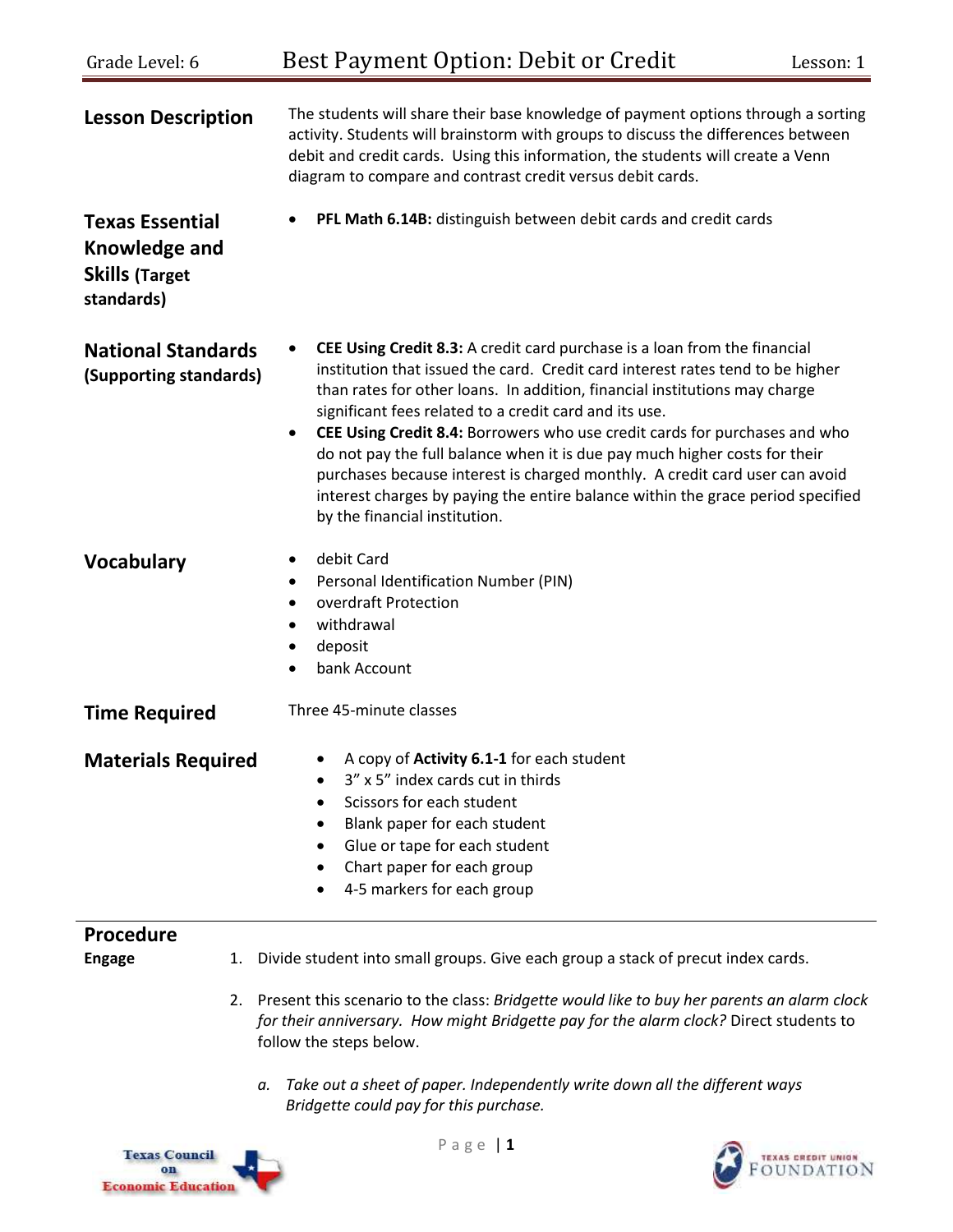|                 |    | Take turns sharing your list with your group. As each person shares, one group<br>b.<br>member will write each payment method on the precut index cards. Write down<br>each payment option only one time, even if it was contributed by more than one<br>group member                                                                                                                                                                                                                                            |
|-----------------|----|------------------------------------------------------------------------------------------------------------------------------------------------------------------------------------------------------------------------------------------------------------------------------------------------------------------------------------------------------------------------------------------------------------------------------------------------------------------------------------------------------------------|
|                 |    | 3. Ask each group to share their payment methods by listing the methods on the board<br>simultaneously. (Possible responses: credit card, debit card, cash, check, cashier check,<br>and gift card) Allow groups to create additional cards with payment method if needed.                                                                                                                                                                                                                                       |
|                 |    | 4. Ask each group to sort the cards using any category. Using a blank sheet of paper have<br>group draw a line down the middle. Write a heading on the top of each side of the<br>paper that describes how the cards will be sorted. (Possible methods of sorting: loan<br>and non-loan or paper and plastic)                                                                                                                                                                                                    |
|                 | 5. | Instruct the groups to explain the rationale for their sorting. Listen for understanding of<br>these payment options and clarify any misunderstandings.                                                                                                                                                                                                                                                                                                                                                          |
| Explore/Explain | 6. | Distribute one copy of Activity 6.1-1 to each student. Tell the students that they are<br>going to focus on credit cards and debit cards. Have them use the chart on Activity 6.1-<br>1 to write everything their group knows about debit and credit cards. Then engage the<br>students in a class discussion in which the groups share their knowledge as the teacher<br>clarifies. Encourage students to record any additional information on their charts<br>during the discussion. Use Key 6.1-1 as a guide. |
| Explore/Explain |    | 7. Distribute a sheet of chart paper and 4-5 markers to each group. Direct students to<br>create a Venn diagram that represents the similarities and differences between a debit<br>card and credit card. Students should use Activity 6.1-1 to find clues. [Note to teacher:<br>If your students have not had a recent experience creating a Venn Diagram, consider<br>modeling the process using a different comparison such as chicken and an eagle.]                                                         |
|                 | 8. | Once the Venn diagrams are complete, have students hang their charts. Direct groups<br>stand by their Venn diagram. Have each group explain their rationale for their model. A<br>sample key is provided.                                                                                                                                                                                                                                                                                                        |
| <b>Evaluate</b> |    | 9. Have students take out a blank sheet of paper. Fold the paper in thirds to create a table<br>tent. Write credit card on one side of the tent and debit card on the other side. The<br>teacher will read the statements below. The student will display side of the tent that<br>represents the statement towards the teacher. If it is a characteristic of both cards, have<br>the students stand up. After each statement, ask students to justify their response.                                           |
|                 |    | Money is withdrawn directly from a checking or savings account. (Debit Card)<br>а.                                                                                                                                                                                                                                                                                                                                                                                                                               |

- b. Each purchase is a loan that is repaid later. *(Credit Card)*
- c. Consumers can purchase items now and pay for them later. *(Credit Card)*
- d. Hefty fees may be charged if you spend more than what is in the account. *(Debit Card)*



P a g e | **2**

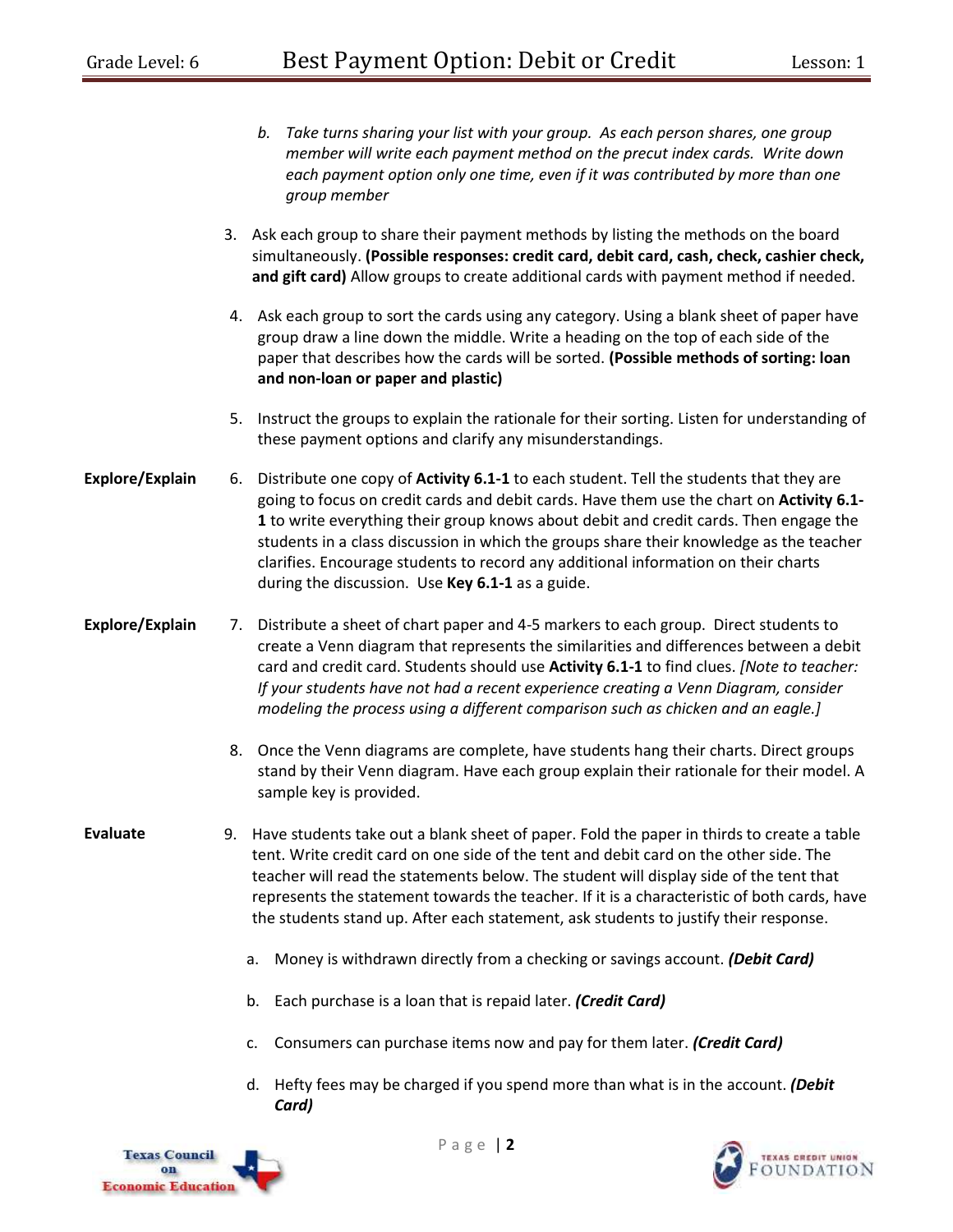- e. Convenient to use. *(Debit Card & Credit Card – There is no need to carry cash or a check book.)*
- f. A PIN (Personal Identification Number) is required to make a purchase. *(Debit Card)*
- g. Interest may be charged, but can be avoided by paying the entire balance each month. *(Credit Card – If you cannot pay your entire credit card balance each month, try to pay as much as possible. The balance will decrease and you will pay less interest over time.)*
- h. If the card is lost or stolen, report it immediately. *(Debit Card & Credit Card – It is important to report lost or stolen cards to prevent fraudulent purchases or unauthorized access to your account. Since this phone number appears on the back of the card, write the number down and keep it in a safe place.)*
- i. Eric purchased a movie ticket with his card. This money will come straight out of his checking account. What card did he use? *(Debit card)*
- j. Rosa's gas pump went out as she was driving her car to work. Since she did not have enough money to cover the cost to replace the pump, she used a card that allowed her to pay later. What card did she use? *(Credit card)*
- *k.* Mrs. Brady took her family out to eat. She handed the waitress a card to purchase the meal. This charge appeared on a bill that she paid three weeks later. *(Credit card)*
- l. To avoid carrying cash, Ned pays for his lunch using this card. Each time he uses this card his checking account decreases. **(***Debit card)*
- **Evaluate/End** 11. Have the students provide a written response to the following prompt as an exit ticket. Enrique needs to buy a book for his college math class that costs \$140.00. Currently, he has \$162.05 in his checking account. Should Enrique use a credit card or a debit card? Defend your reason for choosing that card.



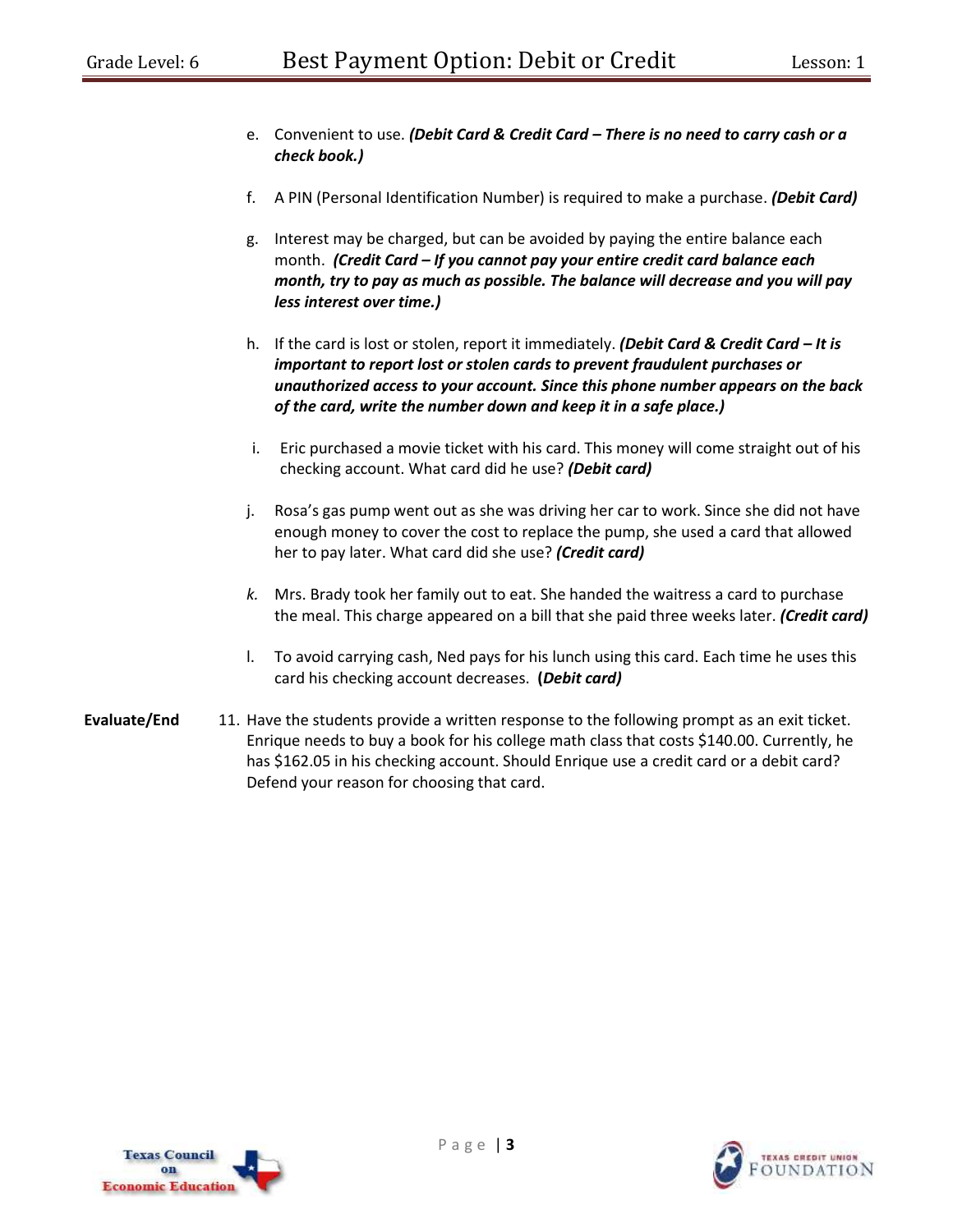**Activity 6.1-1**

Name \_\_\_\_\_\_\_\_\_\_\_\_\_\_\_\_\_\_\_\_\_\_\_\_\_\_\_\_\_\_\_ Class Period \_\_\_\_\_\_\_\_\_

**Directions: With your group, complete the chart below to compare debit cards and credit cards. Write everything your group knows about these cards.** 

|                     | <b>Debit Card</b> | <b>Credit Card</b> |
|---------------------|-------------------|--------------------|
| What does it look   |                   |                    |
| like and feel like? |                   |                    |
|                     |                   |                    |
|                     |                   |                    |
|                     |                   |                    |
|                     |                   |                    |
|                     |                   |                    |
| How does it work?   |                   |                    |
|                     |                   |                    |
|                     |                   |                    |
|                     |                   |                    |
|                     |                   |                    |
|                     |                   |                    |
|                     |                   |                    |
|                     |                   |                    |
| Are there any fees? |                   |                    |
|                     |                   |                    |
|                     |                   |                    |
|                     |                   |                    |
|                     |                   |                    |
|                     |                   |                    |
|                     |                   |                    |
| Are there any       |                   |                    |
| limitations to how  |                   |                    |
| much you can        |                   |                    |
| spend?              |                   |                    |
|                     |                   |                    |
|                     |                   |                    |
|                     |                   |                    |
| What are other      |                   |                    |
| things you know     |                   |                    |
| about these cards?  |                   |                    |
|                     |                   |                    |
|                     |                   |                    |
|                     |                   |                    |
|                     |                   |                    |
|                     |                   |                    |



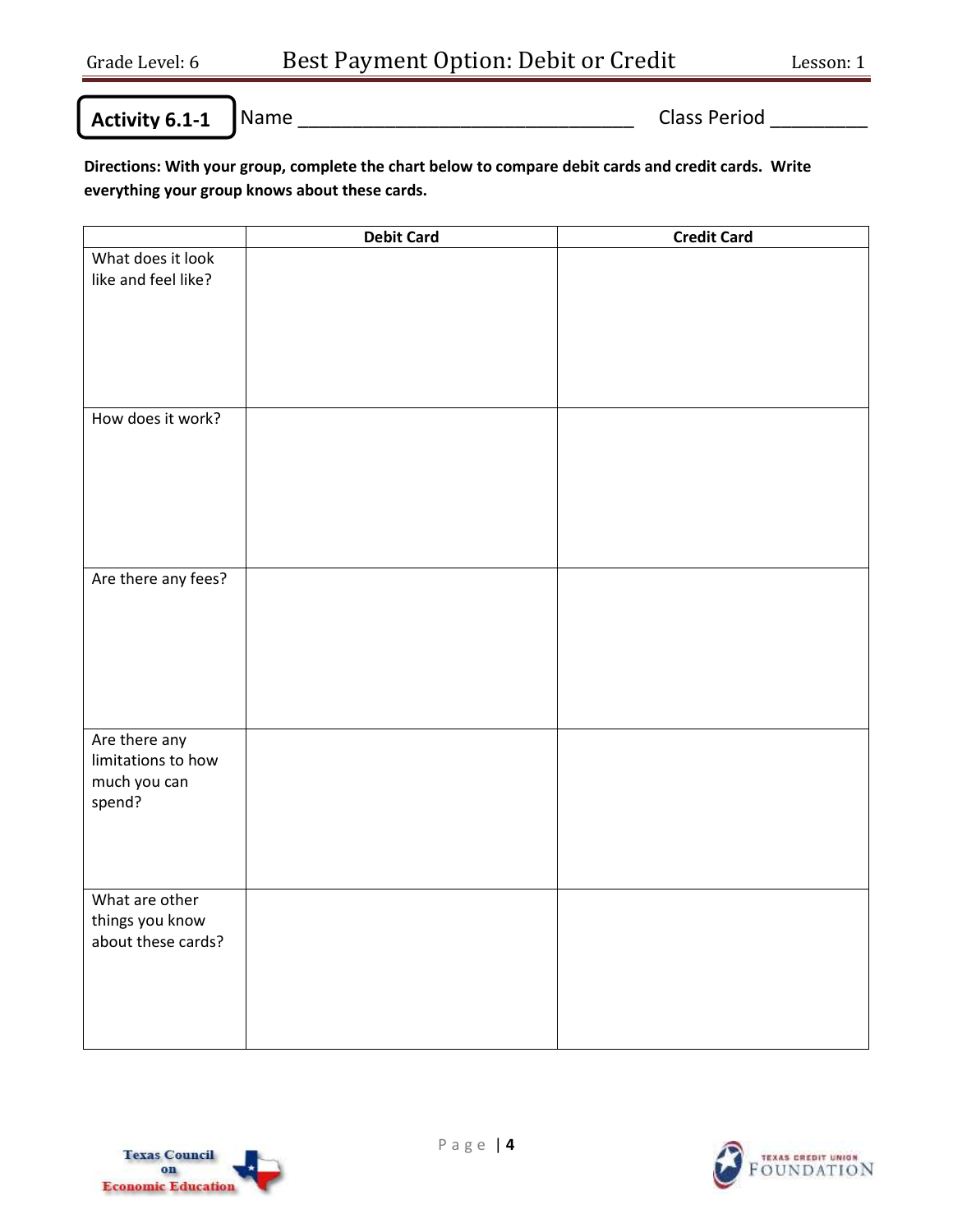## **Sample Key 6.1-1**

|                    | <b>Debit Card</b>                                                                          | <b>Credit Card</b>                                                                           |
|--------------------|--------------------------------------------------------------------------------------------|----------------------------------------------------------------------------------------------|
| What does it       | • Small, hard, plastic card that fits in a                                                 | • Small, hard, plastic card that fits in a wallet.                                           |
| look like and feel | wallet. It has the owner's name and                                                        | It has the owner's name and account                                                          |
| like?              | account number on the front. The back has                                                  | number on the front. The back has a                                                          |
|                    | a magnetic strip and a phone number to<br>call if the card is lost or stolen. Explain that | magnetic strip and a phone number to call if<br>the card is lost or stolen. Point out that a |
|                    | debit cards are sometimes called ATM                                                       | credit card looks similar to a debit card.                                                   |
|                    | cards. An ATM is an Automated Teller                                                       |                                                                                              |
|                    | Machine used to make cash withdrawals,                                                     |                                                                                              |
|                    | make deposits and to check account                                                         |                                                                                              |
|                    | balances.                                                                                  |                                                                                              |
|                    |                                                                                            |                                                                                              |
| How does it        | • The card owner deposits money into a                                                     | • Each time the card owner purchases goods                                                   |
| work?              | bank account. The card can be used to                                                      | or services with the card, he or she is                                                      |
|                    | withdraw this money or to purchase goods<br>and services.                                  | borrowing money from the credit card<br>company.                                             |
|                    |                                                                                            |                                                                                              |
|                    |                                                                                            |                                                                                              |
|                    |                                                                                            |                                                                                              |
| Are there any      | • Possible monthly fee for this service                                                    | • Possible yearly fee                                                                        |
| fees?              | • Possible fee for withdrawing cash                                                        | • Card owner will pay interest if balance is                                                 |
|                    | • Hefty fee if you spend more than what is                                                 | not paid off monthly. Explain that the                                                       |
|                    | in your account                                                                            | balance owed can grow quickly if the bill is                                                 |
|                    | Explain that since the money comes out of                                                  | not paid monthly. Students will learn how<br>the interest is calculated in grade 8.          |
|                    | your checking or savings account, it is<br>important to keep track of deposits and         | • Late fee will be charged if bill is not paid on                                            |
|                    | withdrawals. Remember a withdrawal can                                                     | time.                                                                                        |
|                    | be any action that decreases the balance of                                                | Explain that every consumer has a credit                                                     |
|                    | the account; such as taking money out of an                                                | history that is maintained by credit bureaus                                                 |
|                    | ATM machine, purchasing a good or                                                          | in the form of a credit report. This credit                                                  |
|                    | service, or making an online payment.                                                      | report is a record of each consumer's credit                                                 |
|                    | Students will learn about transactions and                                                 | use. The consumer has to apply for a credit                                                  |
|                    | keeping track of their balance in Lesson 2.                                                | card. The interest rate and fees depend on                                                   |
|                    |                                                                                            | the individual's credit history. Students will                                               |
|                    |                                                                                            | about credit history and credit reports in<br>Lesson 3.                                      |
| Are there any      | . You cannot spend more than what is in                                                    | . You will be given a credit limit. This is the                                              |
| limitations to     | your bank account.                                                                         | maximum dollar amount you can borrow.                                                        |
| how much you       | Reiterate that if you spend more than the                                                  |                                                                                              |
| can spend?         | balance of your account, you will owe the                                                  |                                                                                              |
|                    | financial institution this money plus a hefty                                              |                                                                                              |
|                    | fee.                                                                                       |                                                                                              |
| What are other     |                                                                                            |                                                                                              |
| things you know    | • You should keep track of the money in<br>your account.                                   | • If you use your card responsibly and pay<br>your bill on time, you can build a positive    |
|                    |                                                                                            |                                                                                              |



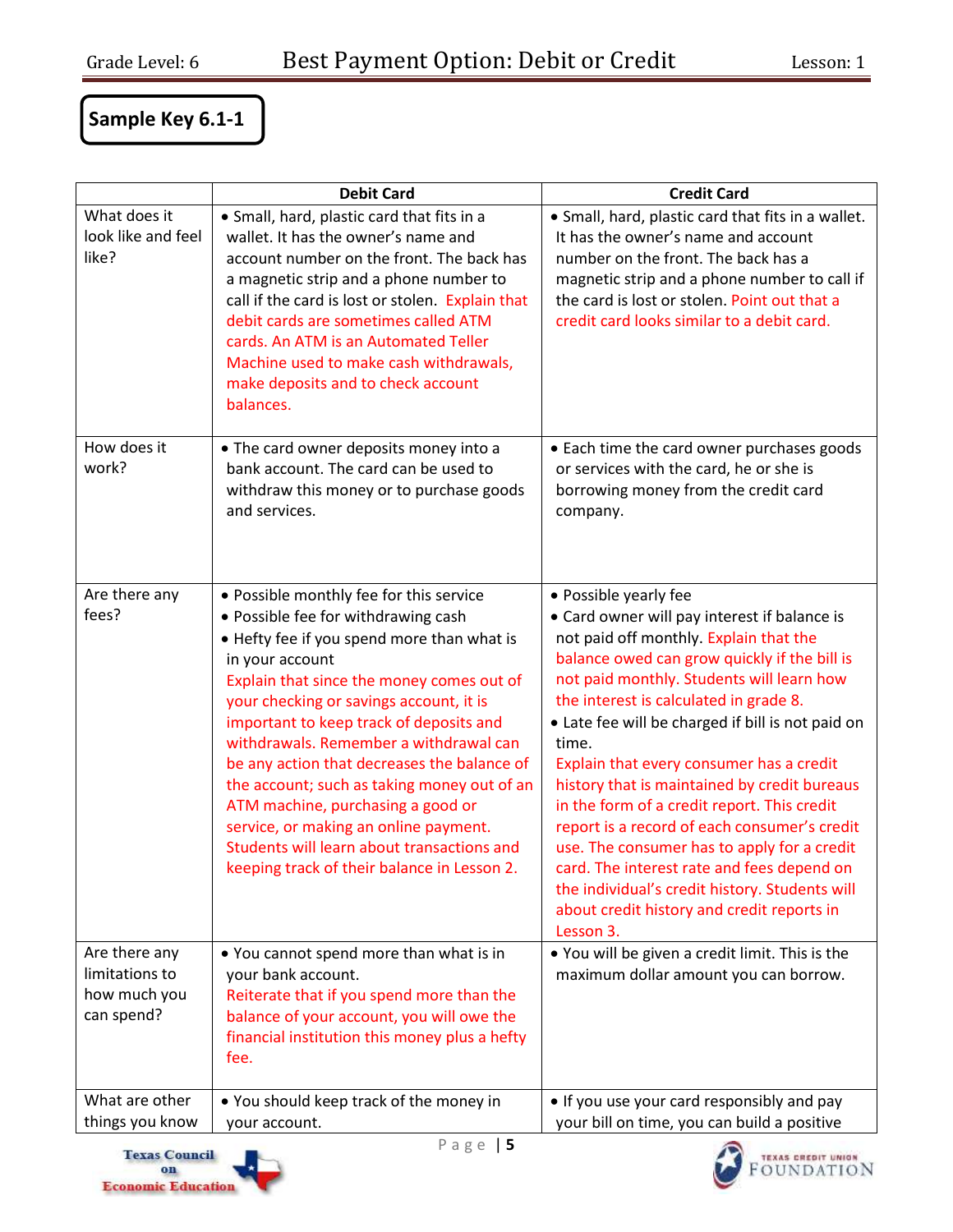| about these | • You will receive a statement at the end of  | credit history. Explain that a positive credit |
|-------------|-----------------------------------------------|------------------------------------------------|
| cards?      | the month to compare to your tracking         | history will help them qualify for low         |
|             | documentation.                                | interest rates and loans such as car loans     |
|             | • A PIN (Personal Identification Number) is   | and mortgage (house) loans.                    |
|             | entered when making a purchase or             | • Keep your receipts to verify your            |
|             | withdrawing cash. Explain that this protects  | purchases.                                     |
|             | the card owner from unauthorized charges.     | • It is easy to overspend. Keep track of your  |
|             | Check your bank statement carefully for       | spending.                                      |
|             | transactions you didn't make. Report these    | Check your credit card statement carefully     |
|             | transactions to the card issuer as quickly as | for transactions you didn't make. Report       |
|             | possible. [Source:                            | these transactions to the card issuer as       |
|             | http://www.consumer.ftc.gov/articles/021      | quickly as possible. [Source:                  |
|             | 3-lost-or-stolen-credit-atm-and-debit-cards]  | http://www.consumer.ftc.gov/articles/0213-     |
|             |                                               | lost-or-stolen-credit-atm-and-debit-cards]     |